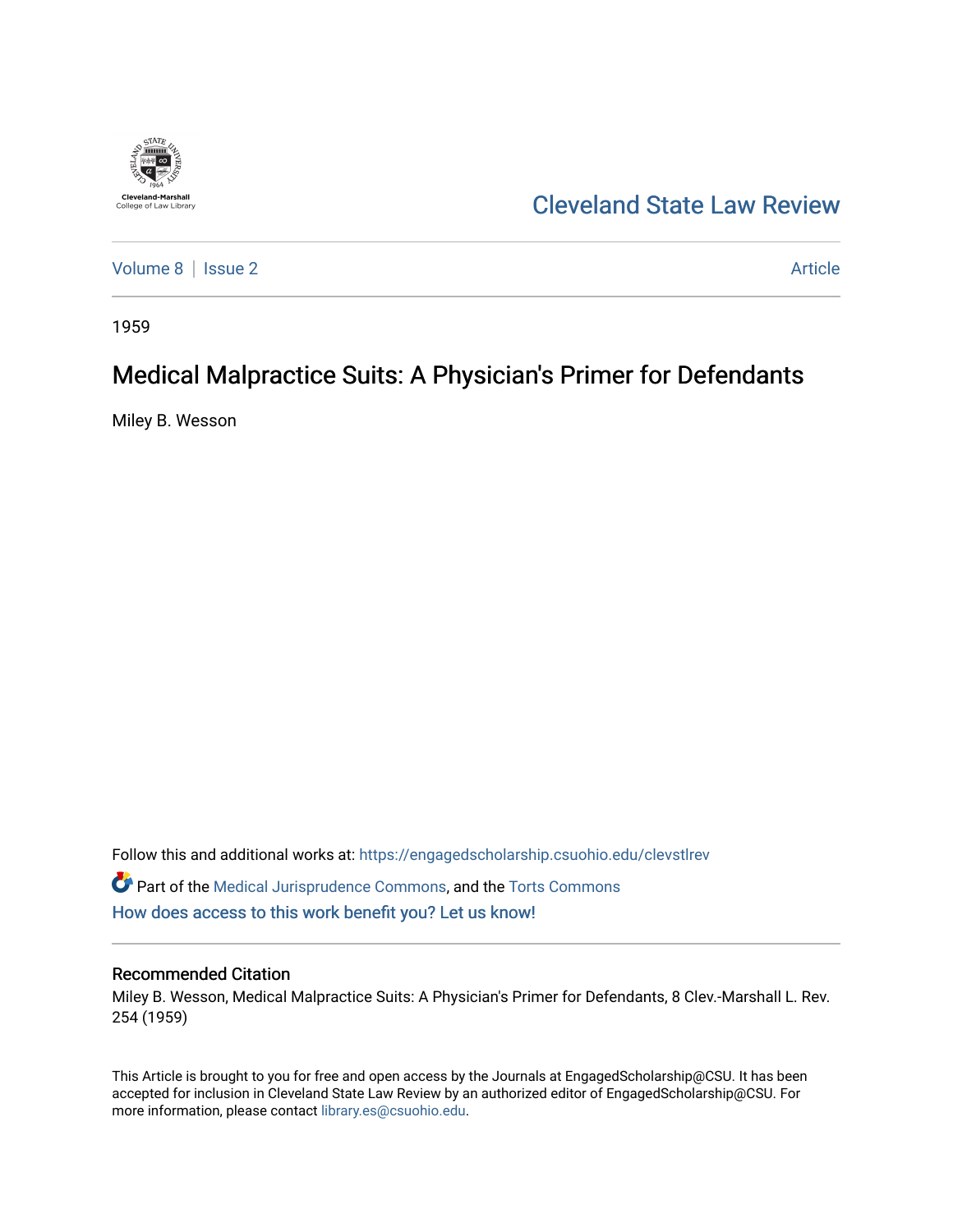## *Miley* B. *Wesson, M.D.\**

**T** Hs PAPER IS **A** PRIMER for physicians and their counsel, outlining ways of avoiding a malpractice suit and what to expect in court. My first county medical society appointment in 1912 was as chairman of the legislative committee, and in the years intervening I have had wide experience advising doctors, helping defense attorneys, appearing in court many times as an expert witness, and as a defendant. So I speak from experience. The suggestions as to technique are, in the main, from the records of three cases (containing photostatic copies of all office and hospital records, pyelograms, detective reports, etc.), loaned by a malpractice insurance company.

Malpractice suits are not new. The world renowned Dr. Samuel Gross of Philadelphia (whose widow married Sir William Osler) wrote in **1870,** "These suits have, unfortunately, been exceedingly common in this country during the last twenty-five years, and there is reason to believe that they are generally instigated by dishonest and designing medical men, intent upon the ruin of the defendant, who is thus often subjected to great trouble, vexation, expense, and even loss of character. What is worse than all, no physician or surgeon, however exalted his character or position, is exempt from them." Times have not changed. My observation has been that every malpractice suit, without any exception, is instigated either directly or indirectly by a doctor. They must be very common since the legal department of the American Medical Association reports that 14% of all A. M. A. members in the United States, and one out of four doctors in California, have had a medical professional claim or suit brought against them. A total of 18,500 living members of the A. M. A. had been sued, as of mid-1958.

The malpractice committee is probably the most important one in the medical society. It will be the hardest working one if it polices the testimony of the plaintiffs' experts and makes its reports promptly. It should be composed of mature, level headed

<sup>\*</sup> Of San Francisco; B. S., Texas; M.D., Johns Hopkins; former instructor at Univ. of Tex., Johns Hopkins Univ., and Univ., of Calif.; member of many medical societies; winner of Carnegie Medal; author of standard texts on urology, and editor of various medical journals; Past President of Amer. Urological Assn.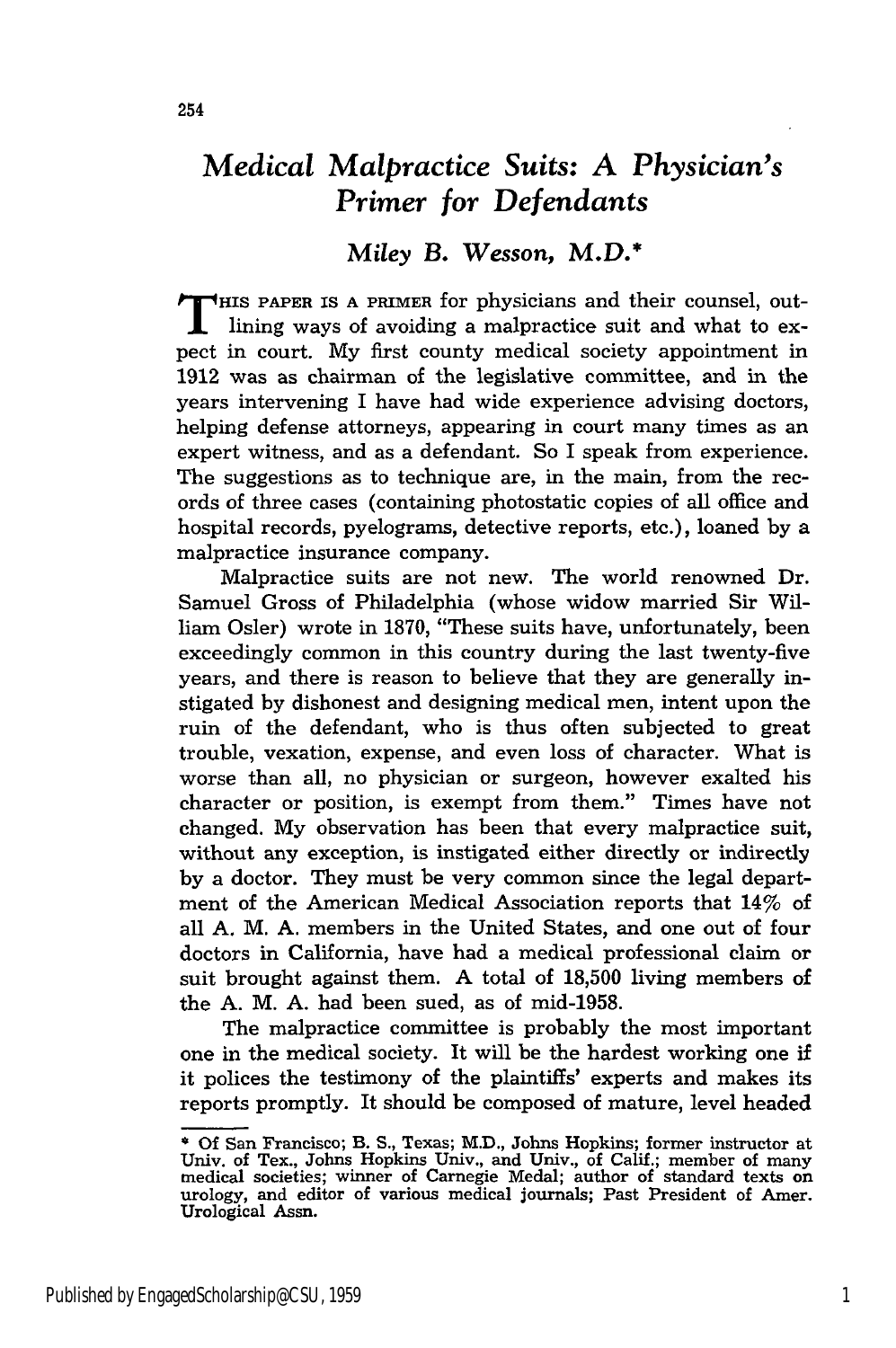men who can see both sides of a medicolegal question; are well informed as to medicine's progress as evidenced by regular attendance at the scientific sessions of national conventions; and have had court experience either as an expert witness or defendant. Merely being a good doctor, an enthusiastic medical politician, a "lagniappe professor," or an "egg head," is not sufficient.

From the members of this committee the local bar association should be able to select a panel to advise plaintiffs' attorneys and testify as experts for them. Doctors' opinions might vary, but they must agree on medical facts. All a good lawyer wants is an honest doctor who will testify as to orthodox medical teaching and not slant his testimony. Such a panel will make unnecessary the use of "universal specialists" who now testify for an "adequate fee" or on a percentage basis.

We all know that the purpose of malpractice insurance is twofold; one, to compensate the patient who has been injured by unscientific medical care (and this does not refer to the many suits that are instigated for results that although they are not satisfactory to the patient are excellent from a medical viewpoint and for the problem presented); second, to protect the doctor from bizarre charges that verge on libel and are in reality mere legalized blackmail. Hence, a number of county medical societies have committees whose purpose is to investigate allegations of malpractice and recommend either settlement out of court, where there has really been malpractice, or that the case be defended. Settlement demands are in many cases for a greater amount than a jury would award. **A** man should follow the advice of his malpractice committee. It is not a disgrace to be sued, but most certainly it is to settle a case that has no merit and condones the practice of legalized blackmail. True, you are saved from annoyance, but suit-conscious persons are encouraged to gamble again and to file a suit against one of your friends, or perhaps a repeat performance against you. When other attorneys or disgruntled patients find that you are a "soft touch" you may be a real target for future claims and suits. Furthermore, annual malpractice premiums are based on the costs of the preceding year.

Recently a plaintiff's lawyer was sued for malpractice for not trying a medical malpractice suit, as he claimed he could not get a reputable doctor to testify as to medical facts. After several trial postponements and failure of the attorney to appear at trial the court dismissed the case. His insurance carrier settled the case out of court for **\$15,000.**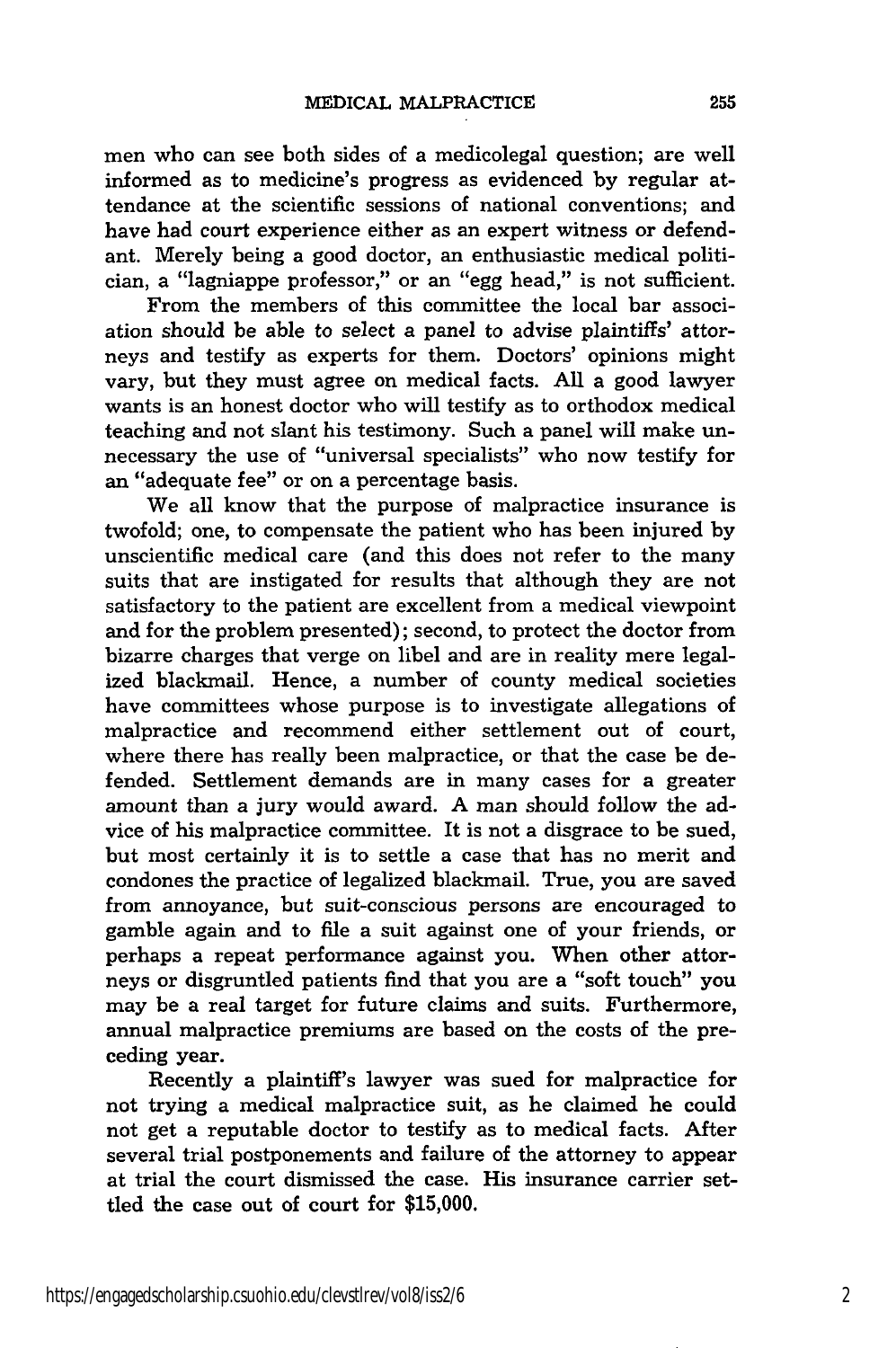Many insurance policies are too small. In such cases all assets, including real estate, can be attached and liquidated to satisfy a judgment. The insurance policy should be in a reputable United States company subject to the laws of the state in which you practice, and one that will be in business 21 years hence. Dealing with an unlicensed foreign company through a broker is dangerous, as demonstrated by the San Francisco fire, where many who had insurance in foreign companies were not compensated. The company and broker may not be around when you need them, or the company without any warning may cancel your policy at an inopportune time. Also they might settle without your permission. A settlement suggests an admission of guilt and will not only be a mark against your record for future insurance, but will encourage more claims and suits.

Preserve your old policies. The statute of limitations in many states begins to run one year from the time the plaintiff claims he discovered the cause of action or the negligent act that produced the injury. Time out of the state must be added. In the case of a child the time begins when the child reaches the age of twentyone. Your current policy will not protect you for previous alleged malpractice in a suit filed 21 years later by a child.

Recently the directors of a Children's Hospital belatedly woke up to the fact that they were probably going to be subjected to numerous malpractice suits in 18 or 20 years. The pediatricians and surgeons had been by-passing the urologists; all enlarged kidneys were being didactically diagnosed as Wilm's tumors and exposed transperitoneally. Many were hydronephroses, and those that survived were left with abdominal urinary fistulae.

Now as regards histories, they should be written in the third person; otherwise, the court and jury assume that the doctor is vouching for the accuracy of all statements. They should include a record of all previous illnesses, names of previous doctors, and hospitals (along with dates).

Never permit any erasures in either your hospital or office records. In case of an error delete by scratching out and interline, including the date if the change was made subsequent to the time the report was written. The corrected records are liable to face you in court blown up to five feet by five feet, with an intimation to the jury that your explanations are fantastic. You must never forget that the plaintiff on subpoena has access to all records.

Make sure that all your orders are written on the hospital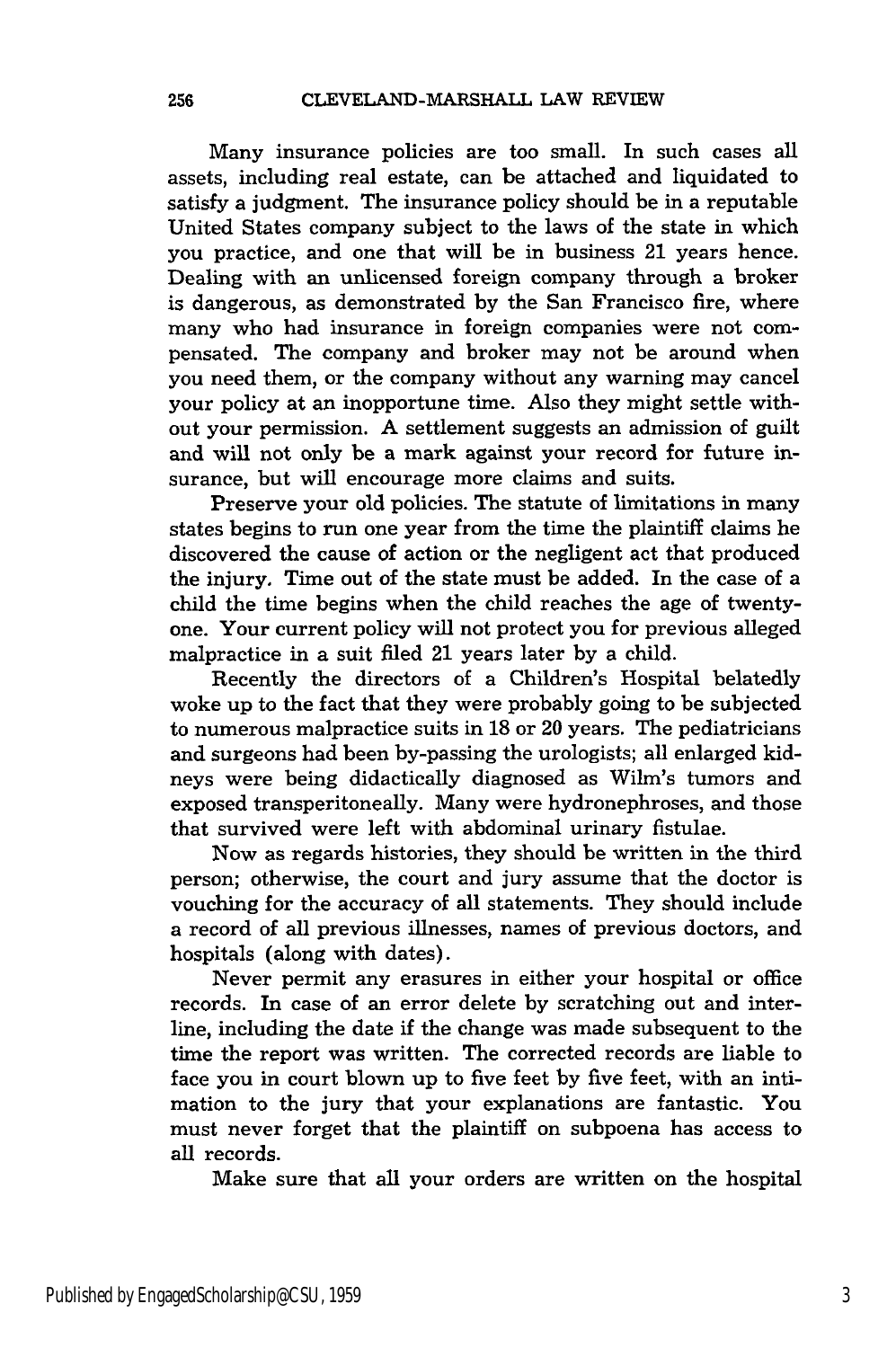chart. If you feel that bed rails are essential for a person using hypnotics or narcotics, note your order on the chart, for if the patient falls out of bed you will have a good defense.

A judge has almost unlimited discretion as to the qualifications of a malpractice medical expert, the law not especially recognizing specialists, but merely requiring that the doctor have a medical license. Even an osteopath may *testify.*

A not uncommon allegation is that the doctor operated while under the influence of alcohol. If you are called for an emergency from a banquet table, or from your own home after dinner where you have had a cocktail and wine, use chlorophyll, or some similar preparation, so that there will be no odor of alcohol on your breath. Your patient's family may be "witch burners" or fanatical prohibitionists.

A high class plaintiff's attorney never indulges in personalities, but the inept lawyer often attempts to win a weak case **by** concentration on character assassination.

When notified that you have been sued, immediately turn your file over to your insurance carrier without removing any extraneous material. They will photostat it, and you will be protected from the usual allegation of altering your record. Also, notify the superintendent of the hospital to have his records locked up.

In the beginning you will be subpoenaed by the plaintiff's attorney to give a deposition in his office and to bring with you all your records. Your own attorney may give you no advice except to tell the truth. The opposing lawyer will take your records to file with the deposition; hence, the importance of the photostatic copy. He will be very friendly, but he is sizing you up as a prospective "easy mark." He will ask you to explain every entry over and over. He may be merely on a "fishing expedition," hoping to get into the records statements that might differ in some degree with your testimony at the trial that may not take place for several years. Answer his questions but give him no information that is not in your record, and make no detailed explanations. The best answer is usually "Yes" or "No." He is probably well informed on the subject, having been thoroughly coached by his "house physician." His purpose is to discredit your testimony. Do not try to educate him.

Frequently Superior Court juries bring in verdicts for the defendants, but the upper courts may reverse the case in favor of the plaintiff. In a recent case of a pathological fracture of the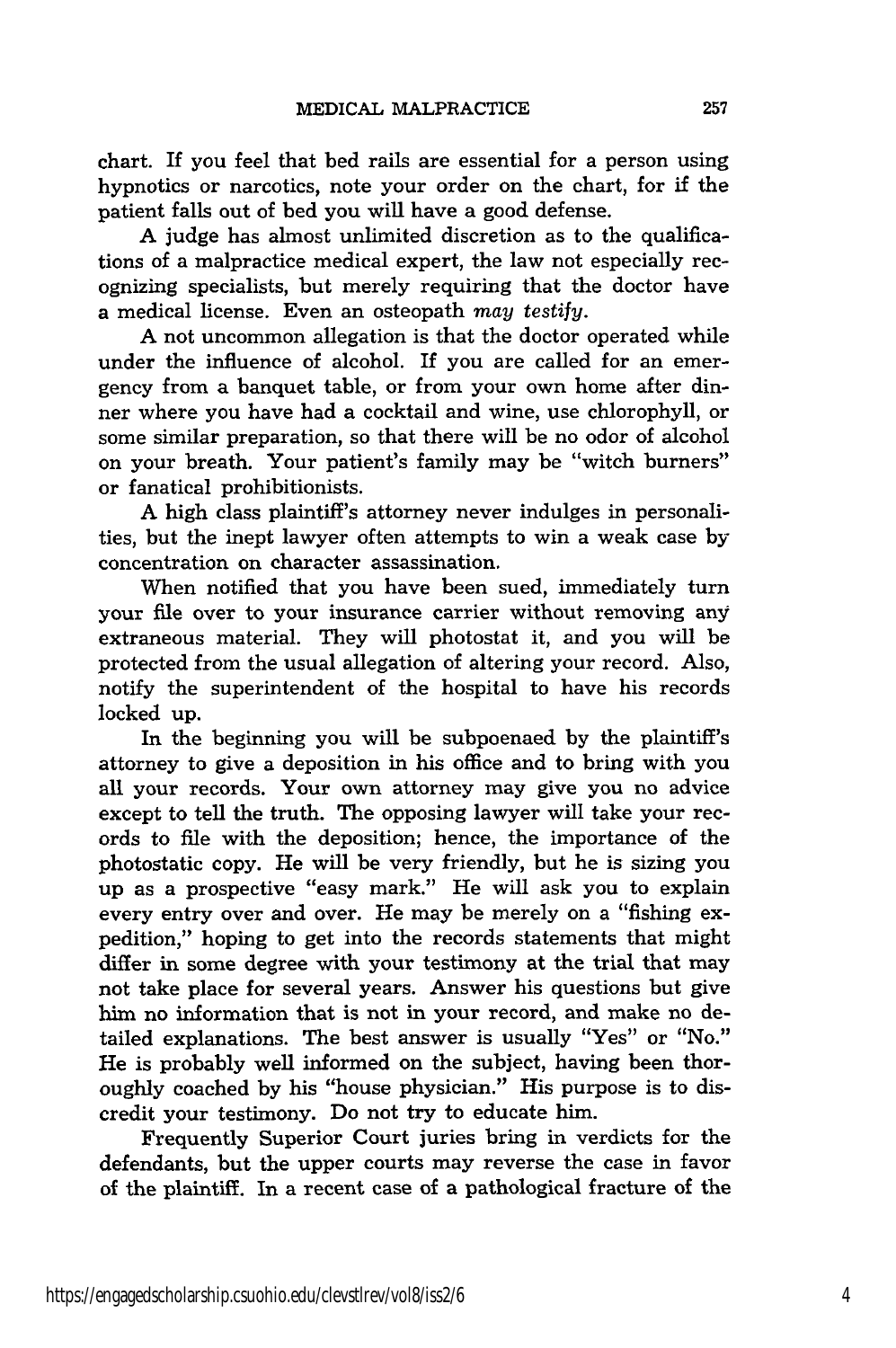pelvis, they reversed a defendant's verdict and granted a new trial. The doctor had examined the man about a year before, the only complaint being a bruised knee from a fall. The Superior Court judge charged the jury to evaluate the testimony of the various orthopedic specialists as to the cause of the fracture. The upper court ruled that in case of broken bones a layman's opinion was acceptable, as it was common knowledge that one with a fracture should be completely x-rayed. The second jury brought in a verdict of \$230,000. The policy was only for \$50,000. The doctor's personal attorney advised settlement, the judge reduced the verdict to \$83,000 for cash and the case was settled.

No lawyer is qualified to defend a malpractice suit alone. He should have the defendant sitting by his side in order to call his attention to unscientific and untruthful evidence that is being introduced. The defendant is supposed to remain in the court room throughout the trial, the average duration of which is about two weeks.

When the doctor goes on the stand in California he becomes an expert witness against himself. The plaintiff's attorney will demand direct answers. Give him a "Yes" or "No," and then *you* are entitled to explain your answer. If it is "No," qualify with, "I have no recollection; I do not recall; **I** have no knowledge; I do not remember; or, My assumption is . . ."; but never an unqualified "Yes" or "No." Do not forget that the judge is only the legal moderator of the panel. The plaintiff's attorney merely asks the questions, often "double barrelled," and your attorney is to protect you. After listening to his questions, pay no further attention to him. Talk only to the jury. Never take your eyes off them. Answer each question to a single jurorplaying no favorites. It flatters them. Beware of the hypothetical question. It is designed to trap the unwary witness.

Never recognize any doctor or book as an authority-you are the authority. Your opinions are based on your personal experience, what you were taught in school and what you have heard. Do not be trapped into mentioning the name of one of your textbooks, or you will be subjected to an oral quiz on the volume. If you have written a book or pertinent paper, and your testimony of today does not coincide with what you have published, merely state that your views have changed.

Judicial notice is taken of the fact that medicine is neither an exact nor a finished science. The same "standard of practice"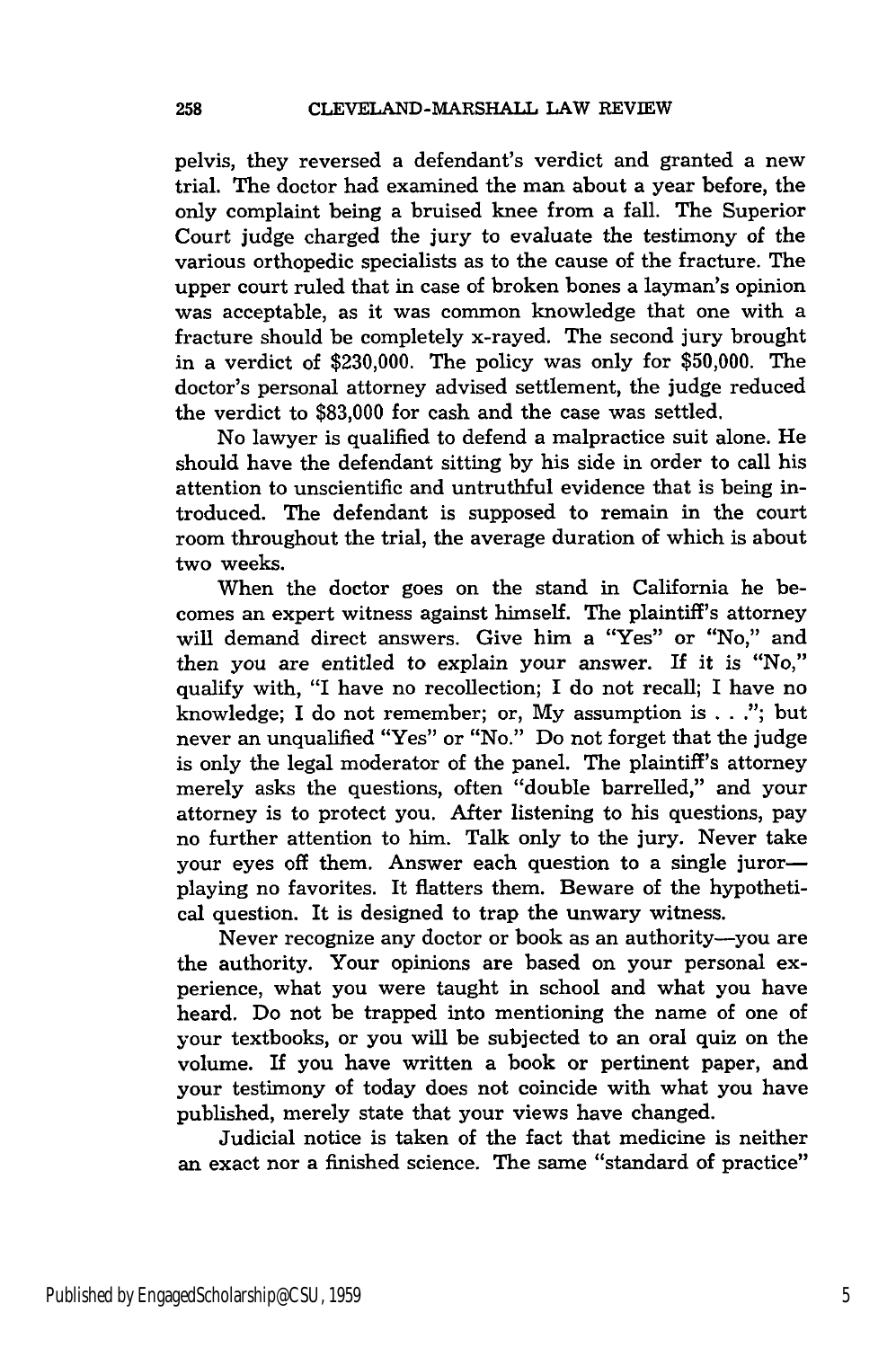is not required in Milpitas, California as in New York City, as yet.

Any records, papers (even though they may contain personal data not relevant to the case), or instruments taken into the court room, may be put on record as exhibits by the plaintiff's attorney. There is no legal responsibility for their return, and valuable articles are frequently lost.

Forensic medicine is a very lucrative specialty, since the plaintiff's attorneys advocate adequate fees for their "house doctors." Not every man can qualify. He must be money hungry and with little or no private practice, a name dropper (both of individuals and clubs), a graduate of a good medical school, a *member of his county medical society,* have made one or two trips abroad, and hence be able to claim to have taken postgraduate courses in a number of famous foreign universities, all of whose records were destroyed during the war, and hence his claims cannot be nullified. Above all, he must be able to fool the defense attorney as to his medical background.

The National Association of Claimants' Compensation Attorneys (NACCA) has in a few years grown from seven to seven thousand. Their theme song is the "adequate award," and Melvin Belli, designated by Life Magazine as the "King of Torts," is their "high priest." The reading of his "Ready for the Plaintiff"' is a "must," for there an outstanding plaintiff's attorney gives you a peep behind the scenes of malpractice suits. Furthermore, it is interesting reading, for he mentions names, not only of his *favorite* doctor, but tells that a leading gubernatorial candidate in California was a malpractice and personal injury lawyer before Jake Ehrlich launched him on his political career.2

Do not ever think, "It can't happen to me," for when you are least expecting it, you may find yourself the defendant in a malpractice suit, as did the three defendants whose cases are abstracted here. They were all experienced surgeons, with national and international reputations, and their ability, honesty, veracity and integrity had never been questioned. The cases are all different, and from their records were gleaned the "aphorisms" above.

Case I: The allegation was that a doctor did not cystoscope a man who refused to be cystoscoped. It was instigated by a

**<sup>1</sup>** Henry Holt & Co., **N.** Y., 1957.

<sup>2</sup> Never Plead Guilty (Farrar, Strauss & Cudahy; N. Y., 1955).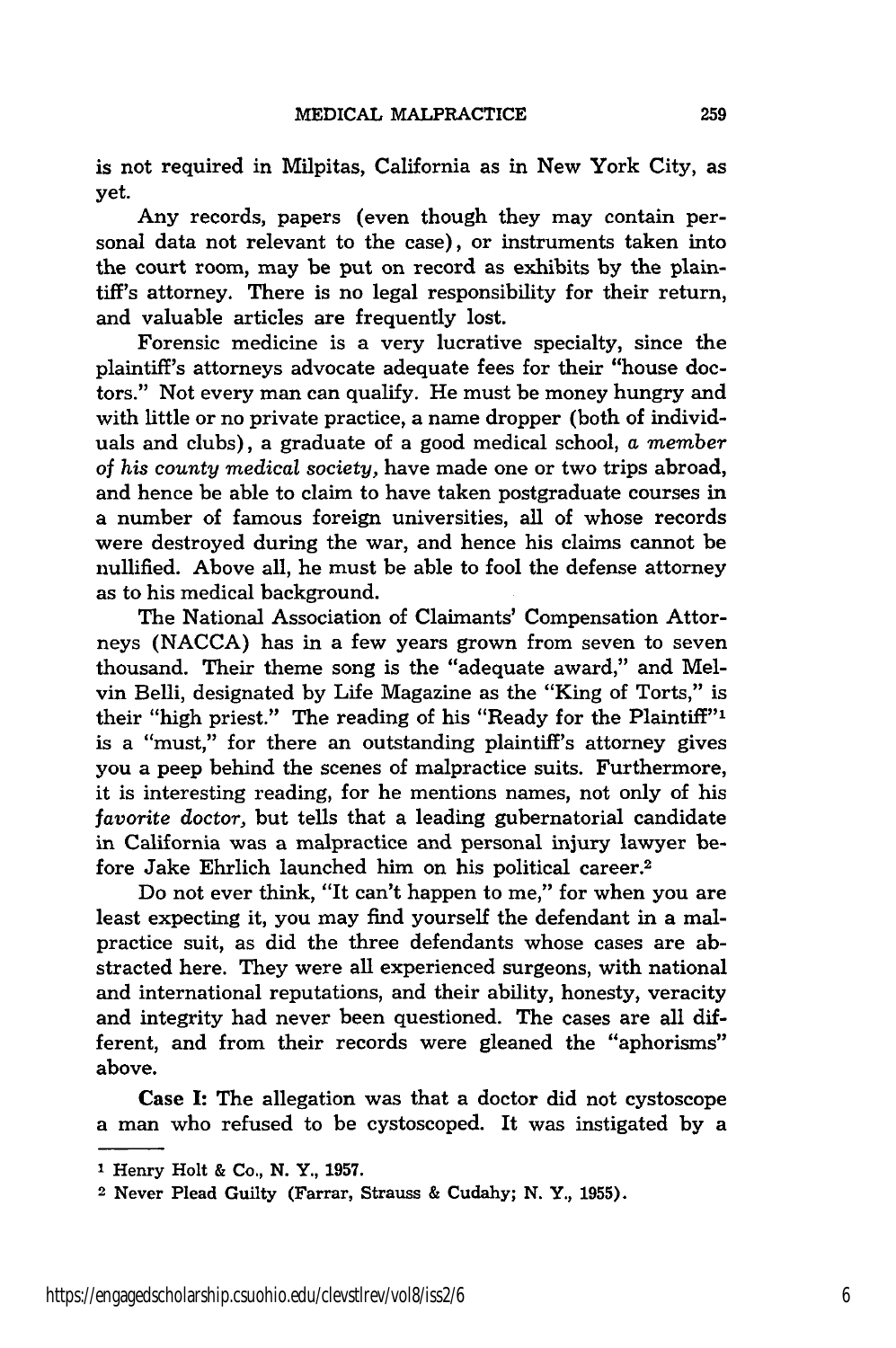doctor harboring a petty grudge. It lasted for seven years, was carried to the Supreme Court twice, and ended in a defense verdict. For all concerned it was very expensive, the plaintiffs' attorney's costs being \$25,000, and the price of malpractice insurance to the profession of Northern California increasing during that period from \$77.40 to \$580.50, for the same coverage. The technique used was based on "impeachment of witness" proceedings.

In the first trial the jury returned a verdict for the plaintiff. The next trial was before a different judge and jury and brought in a prompt defense verdict.

Case **II:** Complication of a Circumcision: On the day following a herniotomy, an orchipexy, and a circumcision on a  $2\frac{1}{2}$ year old child with an electric knife, and a Gomco clamp, there was evidence of a burn of the glans and extending down the raphe to the junction of the proximal and middle third of the two centimeter phallus. Eight days later a diagnosis of third degree burn was made and a retention catheter inserted.

A skin graft was done, and the plastic surgeon stated that as the child developed there would have to be eight or nine more plastic operations, at a cost of \$8,000 to \$9,000.

Suit was filed for \$350,000, alleging that it was malpractice to use an electric knife; that a permanent perineal urethral fistula would inevitably develop; the child would be a "neuter" without phallus or testicles; would have to sit down to urinate, and consequently would be a permanent psychic problem.

A series of experiments were performed to determine the cause of the burn. A thin piece of raw beef was wrapped around the tip of a finger, introduced through the opening in the base of the instrument; the Gomco bell slipped over this, and the thumb screw tightened. The instrument was then connected with a cutting machine, and the operation simulated by cutting away the excess of raw meat with an electric knife. The bell did not heat. Next the meat was "cooked," but still the finger did not feel any heat.

Then an electrical engineer was called into the picture. The hospital would not allow their machine to be investigated. The engineer's explanation was that the vaseline smear on the child's phallus must not have been of equal thickness, and where the flesh was not resting flush against the metal the electric current jumped, causing a severe electrical burn.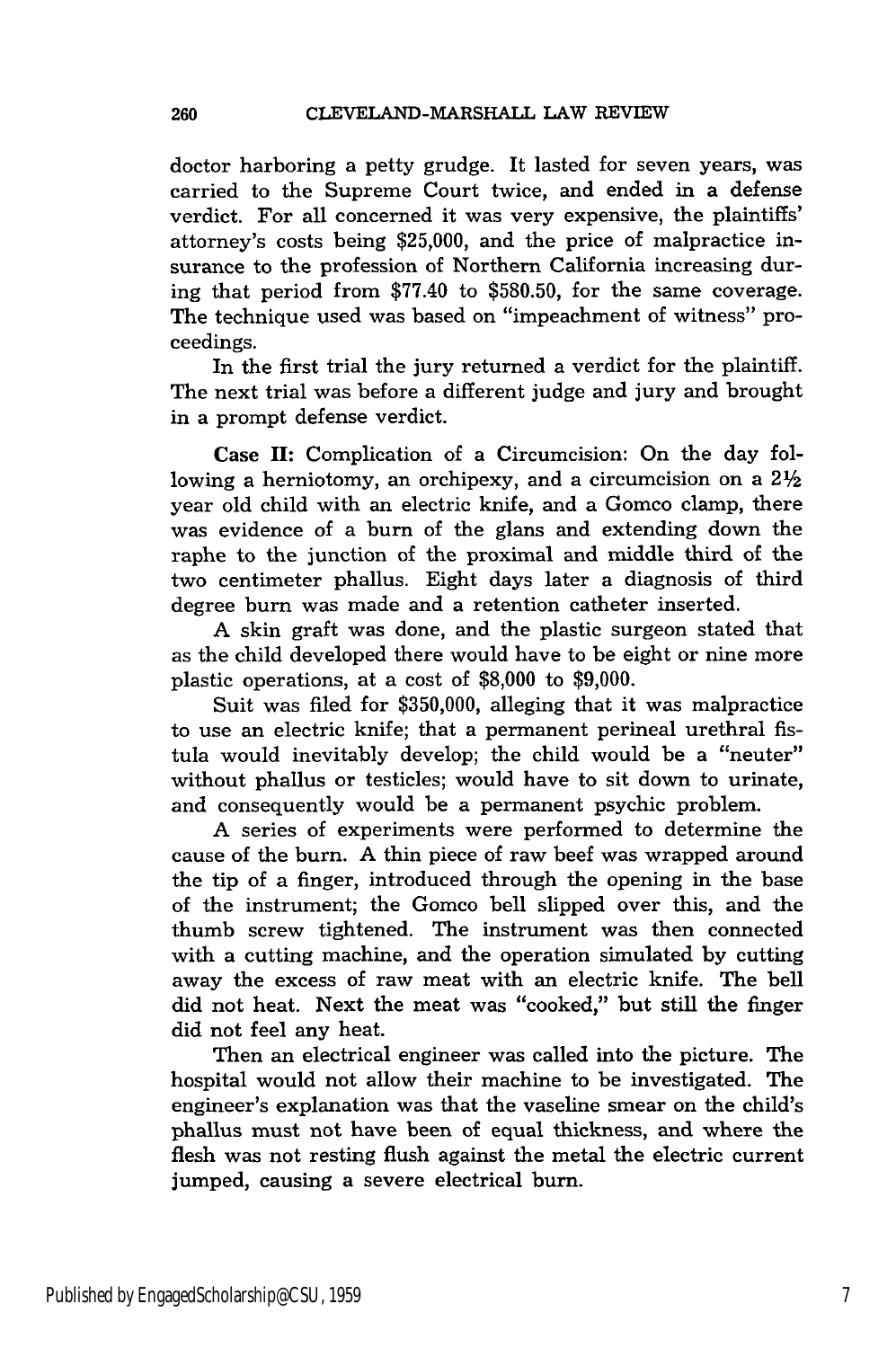The Gomco clamp is nationally used and acceptable to the Journal of the American Medical Association for advertising. Nevertheless, there was a third degree burn down the shaft of the baby's penis. Yet with a different machine meat was cooked on the base, and the finger in the bell did not detect any heat.

The surgeon did not choose to submit to a court crucifixion, so he exercised his privilege of asking that the case be settled. The insurance carrier paid \$90,000.

**Case H.** This suit was predicated on a diagnosis of "postcystoscopic *infection"* that followed a complete kidney investigation with retrograde pyelograms made to determine the reason for red blood cells in a purulent urine, and caused a Cowper's gland abscess 18 months later, and an urethral fistula-following which there were about a dozen unsuccessful plastic operations by a variety of doctors.

A careful investigation disclosed the fact that the man had for many years suffered from pyuria and had been classified as a "professional litigant," having been paid off several times. There had been no previous urologic investigations, the attention of the various doctors being concentrated on back trauma with alleged sensory disturbances.

The patient then entered an outstanding hospital. The admission histories are all different, the patient giving full vent to his imagination, and no apparent attempt was made to correlate with previous admissions. None of them recorded that he had had four previous perineal operations elsewhere. They only agreed on the use of the unscientific term "post-cystoscopic infection," and even more reprehensible was its use by all the consultants.

The patient eventually went back to the family doctor and his operating associate, who were legally the real culprits, having caused the fistula and the urethral strictures, for advice. According to their office records they both recommended that he file a complaint with the county medical society malpractice committee against the cystoscopist, since all of his trouble stemmed from a hypothetical "post-cystoscopic infection." One even telephoned a complaint to the medical society and backed it up with a written charge.

The accused had a "cast iron" defense, while all the critics were vulnerable. He was protected not only by the statute of limitations, but also by a California Supreme Court decision to the effect that it is impossible to infect a man by the passage of a